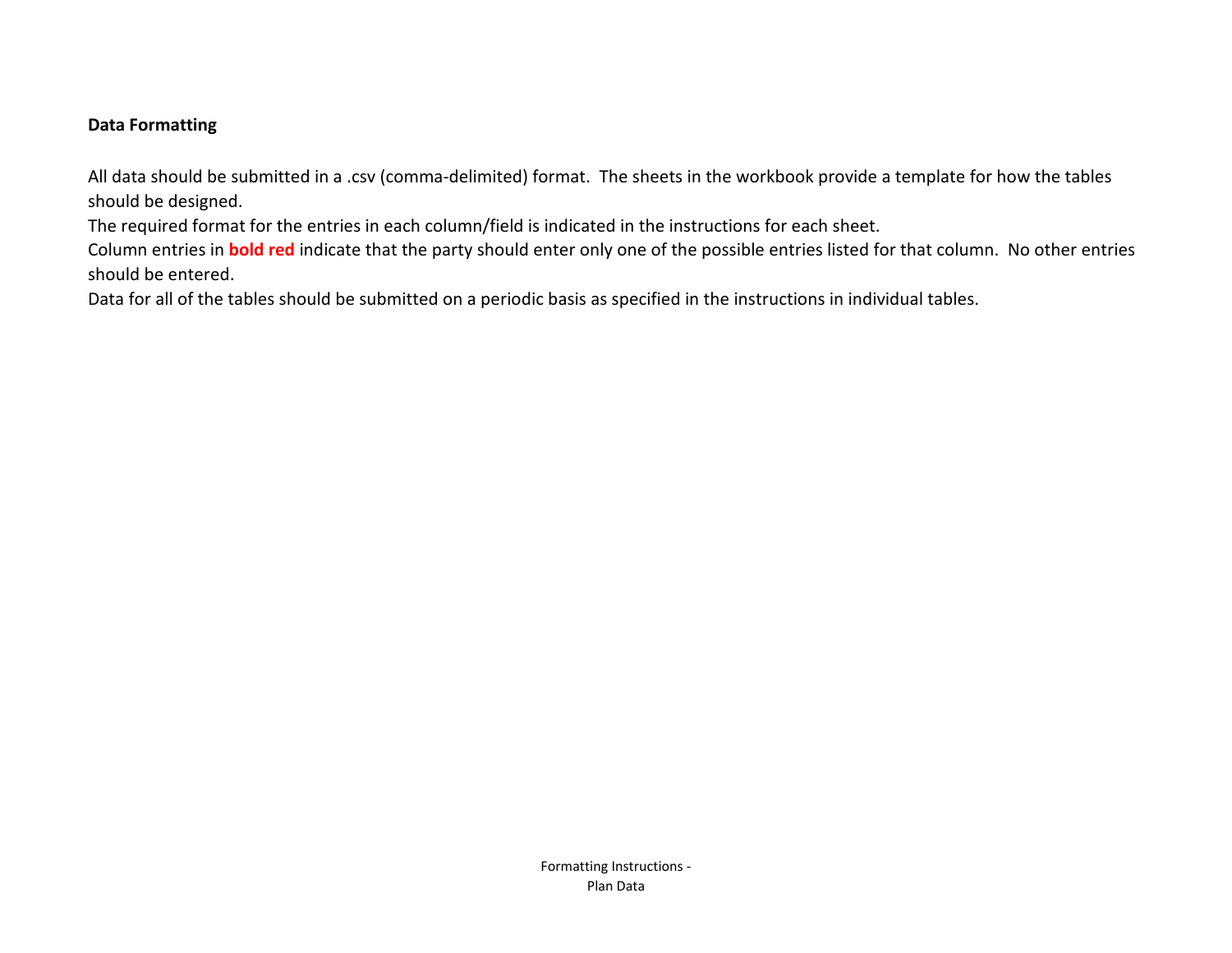## **"Plan Data" Table**

For each month beginning June, 2013 and extending through June, 2014, please provide the plan level subscriber data by zip code requested in the table below.

| Column      | <b>Variable Name</b><br>Format |                | <b>Possible Entries/</b> | <b>Description</b>                                                              |  |  |  |  |  |  |  |  |
|-------------|--------------------------------|----------------|--------------------------|---------------------------------------------------------------------------------|--|--|--|--|--|--|--|--|
|             |                                |                | <b>Example Entries</b>   |                                                                                 |  |  |  |  |  |  |  |  |
| Α           | date                           | Text - YYYY MM | 2013_06 to 2014_06       | The month for which the data is being collected                                 |  |  |  |  |  |  |  |  |
| B           | zip                            | Text           | 20427                    | Five-digit zip code (with leading zeros) for the service plan                   |  |  |  |  |  |  |  |  |
| С           | plan id                        | Text           | 6478931A                 | A unique internal system service plan identifier for each plan                  |  |  |  |  |  |  |  |  |
| D           | plan name                      | Text           | <b>UBasic-Triple</b>     | The service plan name associated with the Plan ID                               |  |  |  |  |  |  |  |  |
| E           | internet                       | Integer        | 0, 1                     | Whether the plan includes Internet Access Service $(1)$ or not $(0)$            |  |  |  |  |  |  |  |  |
| F.          | down_speed                     | Float          |                          | The advertised downstream speed of the service plan in Mbps (-1 if no           |  |  |  |  |  |  |  |  |
|             |                                |                |                          | Internet access service; -2 if unknown)                                         |  |  |  |  |  |  |  |  |
| G           | up_speed                       | Float          | 1.5                      | The advertised upstream speed of the service plan in Mbps (-1 if no             |  |  |  |  |  |  |  |  |
|             |                                |                |                          | Internet access service, -2 if unknown)                                         |  |  |  |  |  |  |  |  |
| H           | mvpd                           | Integer        | 0, 1                     | Whether the service plan includes MVPD Service $(1)$ or not $(0)$               |  |  |  |  |  |  |  |  |
|             | video tier                     | <b>Text</b>    | <b>Basic</b>             | The video tier name associated with this service plan (-1 if no video service,  |  |  |  |  |  |  |  |  |
|             |                                |                |                          | 2 if unknown)                                                                   |  |  |  |  |  |  |  |  |
|             | channels                       | Integer        | 26                       | Number of channels included in the service plan (-1 if no video service, -2 if  |  |  |  |  |  |  |  |  |
|             |                                |                |                          | unknown)                                                                        |  |  |  |  |  |  |  |  |
| К           | voice                          | Integer        | 0, 1                     | Whether the service plan includes Telephony Service $(1)$ or not $(0)$          |  |  |  |  |  |  |  |  |
|             |                                |                |                          |                                                                                 |  |  |  |  |  |  |  |  |
| L           | unlimited_voice                | Integer        | 0, 1                     | Whether the service plan includes unlimited national voice calling $(1)$ or not |  |  |  |  |  |  |  |  |
|             |                                |                |                          | (0)                                                                             |  |  |  |  |  |  |  |  |
| M           | contract                       | Integer        | 24                       | The length of any contractual commitment subject to a termination penalty       |  |  |  |  |  |  |  |  |
|             |                                |                |                          | in months (-1 if no contract, -2 if unknown)                                    |  |  |  |  |  |  |  |  |
| N           | subs                           | Integer        | 568                      | Total number of subscribers in this zip code to the service plan on the last    |  |  |  |  |  |  |  |  |
|             |                                |                |                          | day of the month                                                                |  |  |  |  |  |  |  |  |
| $\mathsf O$ | subs 1month                    | Integer        | 18                       | Number of subscribers in this zip code who have subscribed to the service       |  |  |  |  |  |  |  |  |
|             |                                |                |                          | plan for 1 month or less                                                        |  |  |  |  |  |  |  |  |
| P           | subs_12months                  | Integer        | 151                      | Number of subscribers in this zip code who have subscribed to the service       |  |  |  |  |  |  |  |  |
|             |                                |                |                          | plan for 12 months or less                                                      |  |  |  |  |  |  |  |  |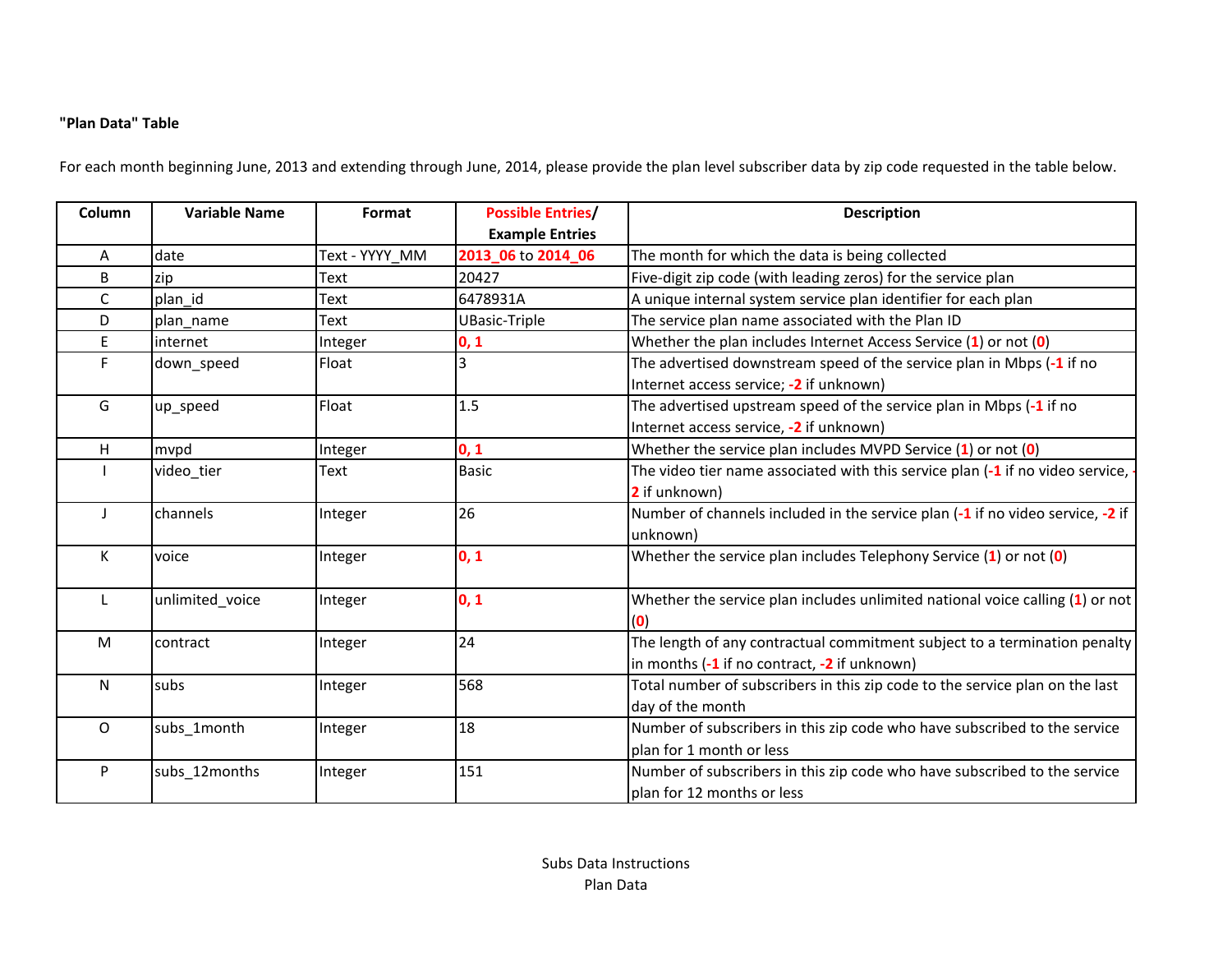# **"Plan Data" Table**

For each month beginning June, 2013 and extending through June, 2014, please provide the plan level subscriber data by zip code requested in the table below.

| Column       | <b>Variable Name</b>                | Format  | <b>Possible Entries/</b><br><b>Example Entries</b> | <b>Description</b>                                                                                                                                                               |
|--------------|-------------------------------------|---------|----------------------------------------------------|----------------------------------------------------------------------------------------------------------------------------------------------------------------------------------|
| $\Omega$     | subs_12_24months                    | Integer | 140                                                | Number of subscribers in this zip code who have subscribed to the service<br>plan for more than 12 months, and for 24 months or less                                             |
| $\mathsf{R}$ | subs 24months                       | Integer | 277                                                | Number of subscribers in this zip code who have subscribed to the service<br>plan for more than 24 months                                                                        |
| S            | disconnects                         | Integer | 81                                                 | Number of subscribers in this zip code who have discontinued service to<br>the service plan during the relevant month                                                            |
| T            | disconnects_12months  Integer       |         | 13                                                 | Number of subscribers in this zip code discontinuing service to the service<br>plan who were subscribed to the service plan for 12 months or less                                |
| U            | disconnects_12_24mon Integer<br>ths |         | 25                                                 | Number of subscribers in this zip code discontinuing service to the service<br>plan who were subscribed to the service plan for more than 12 months and<br>for 24 months or less |
| $\vee$       | disconnects_24months  Integer       |         | 43                                                 | Number of subscribers in this zip code discontinuing service to the service<br>plan who were subscribed to the service plan for more than 24 months                              |
| W            | etf_perc                            | Float   | 75.6                                               | Percent of subscribers who are subject to an early termination fee ("ETF")<br>on the last day of the month                                                                       |
| X            | etf_perc12months                    | Float   | 82.0                                               | Percent of subscribers who have subscribed to the service plan for 12<br>months or less who are subject to an ETF on the last day of the month                                   |
| Y            | etf_perc12_24months                 | Float   | 44.0                                               | Percent of subscribers who have subscribed to the service plan for 12<br>months or more, and for 24 months or less who are subject to an ETF on<br>the last day of the month     |
| Z            | etf_perc_24months                   | Float   | 56.0                                               | Percent of subscribers who have subscribed to the service plan for more<br>than 24 months who are subject to an ETF on the last day of the month                                 |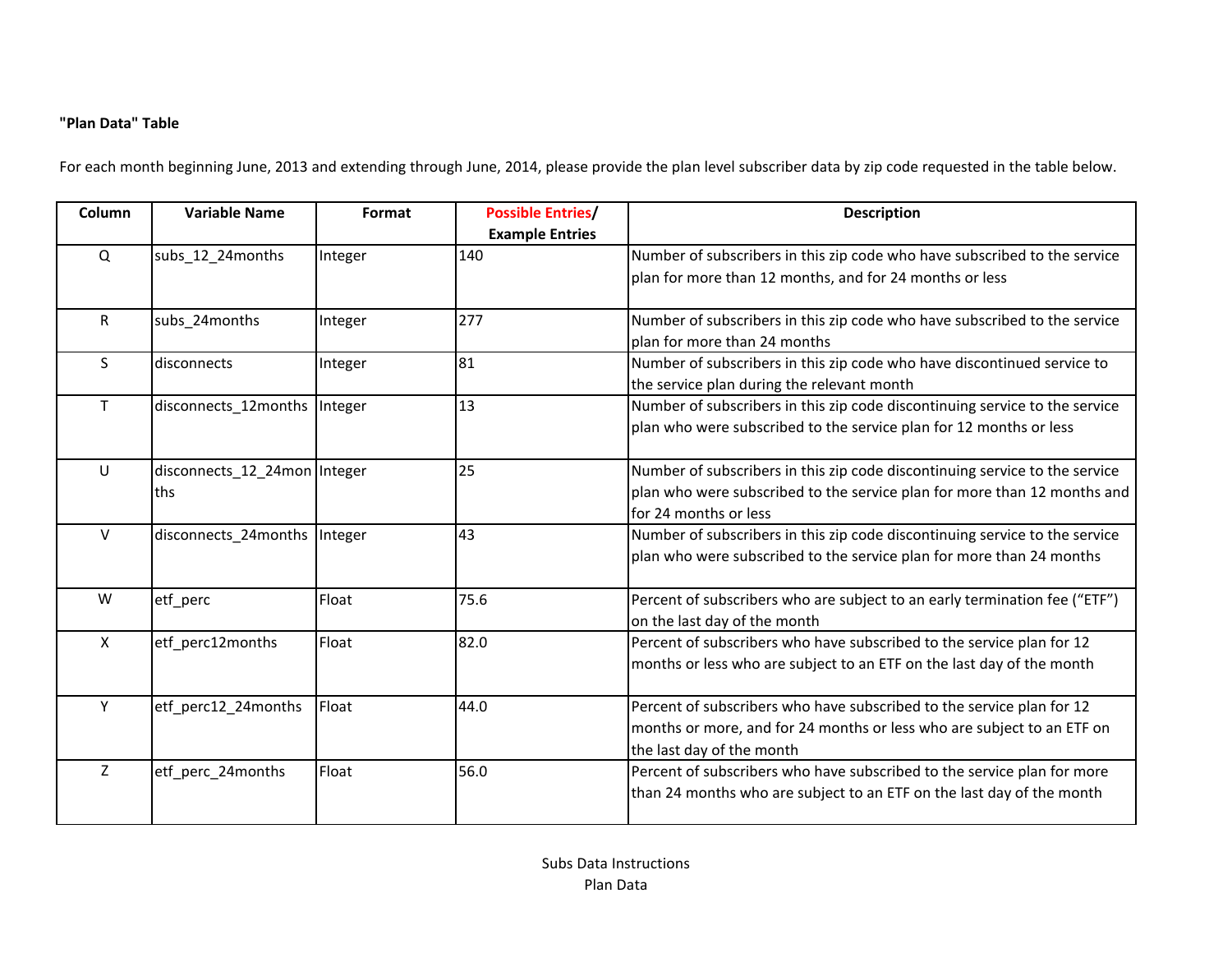## **"Plan Data" Table**

For each month beginning June, 2013 and extending through June, 2014, please provide the plan level subscriber data by zip code requested in the table below.

| Column | <b>Variable Name</b> | Format | <b>Possible Entries/</b> | <b>Description</b>                                                            |
|--------|----------------------|--------|--------------------------|-------------------------------------------------------------------------------|
|        |                      |        | <b>Example Entries</b>   |                                                                               |
| AA     | etf                  | Float  | \$126.01                 | Average ETF of all subscribers who are subject to an ETF on the last day of   |
|        |                      |        |                          | the month                                                                     |
| AB     | etf_12months         | Float  | \$267.10                 | Average ETF of subscribers who have subscribed to the service plan for 12     |
|        |                      |        |                          | months or less who are subject to an ETF on the last day of the month         |
| AC     | etf_12_24months      | Float  | \$111.67                 | Average ETF of subscribers who have subscribed to the service plan for        |
|        |                      |        |                          | more than 12 months, and for 24 months or less who are subject to an ETF      |
|        |                      |        |                          | on the last day of the month                                                  |
| AD     | etf_24months         | Float  | \$56.35                  | Average ETF of subscribers who have subscribed to the service plan for        |
|        |                      |        |                          | more than 24 months who are subject to an ETF on the last day of the          |
|        |                      |        |                          | month                                                                         |
| AE     | arspr                | Float  | \$90.45                  | Average recurring service plan revenue (ARSPR) per subscriber in this zip     |
|        |                      |        |                          | code with the service plan in the month                                       |
| AF     | arspr_1month         | Float  | \$89.02                  | ARSPR of subscribers who have subscribed to the service plan for 1 month      |
|        |                      |        |                          | or less with the service plan in the month                                    |
| AG     | arspr_12months       | Float  | \$92.50                  | ARSPR of subscribers who have subscribed to the service plan for 12           |
|        |                      |        |                          | months or less with the service plan in the month                             |
| AH     | arspr_12_24months    | Float  | \$93.65                  | ARSPR of subscribers who have subscribed to the service plan for more         |
|        |                      |        |                          | than 12 months, and for 24 months or less with the service plan in the        |
|        |                      |        |                          | relevant month                                                                |
| AI     | arspr_24months       | Float  | \$87.71                  | ARSPR of subscribers who have subscribed to the service plan for more         |
|        |                      |        |                          | than 24 months with the service plan in the month                             |
| AJ     | acquisition_cost     | Float  | \$234.29                 | The average acquisition cost per subscriber in this zip code with the service |
|        |                      |        |                          | plan in the month                                                             |

#### **Notes:**

Columns A through M define unique records in this data